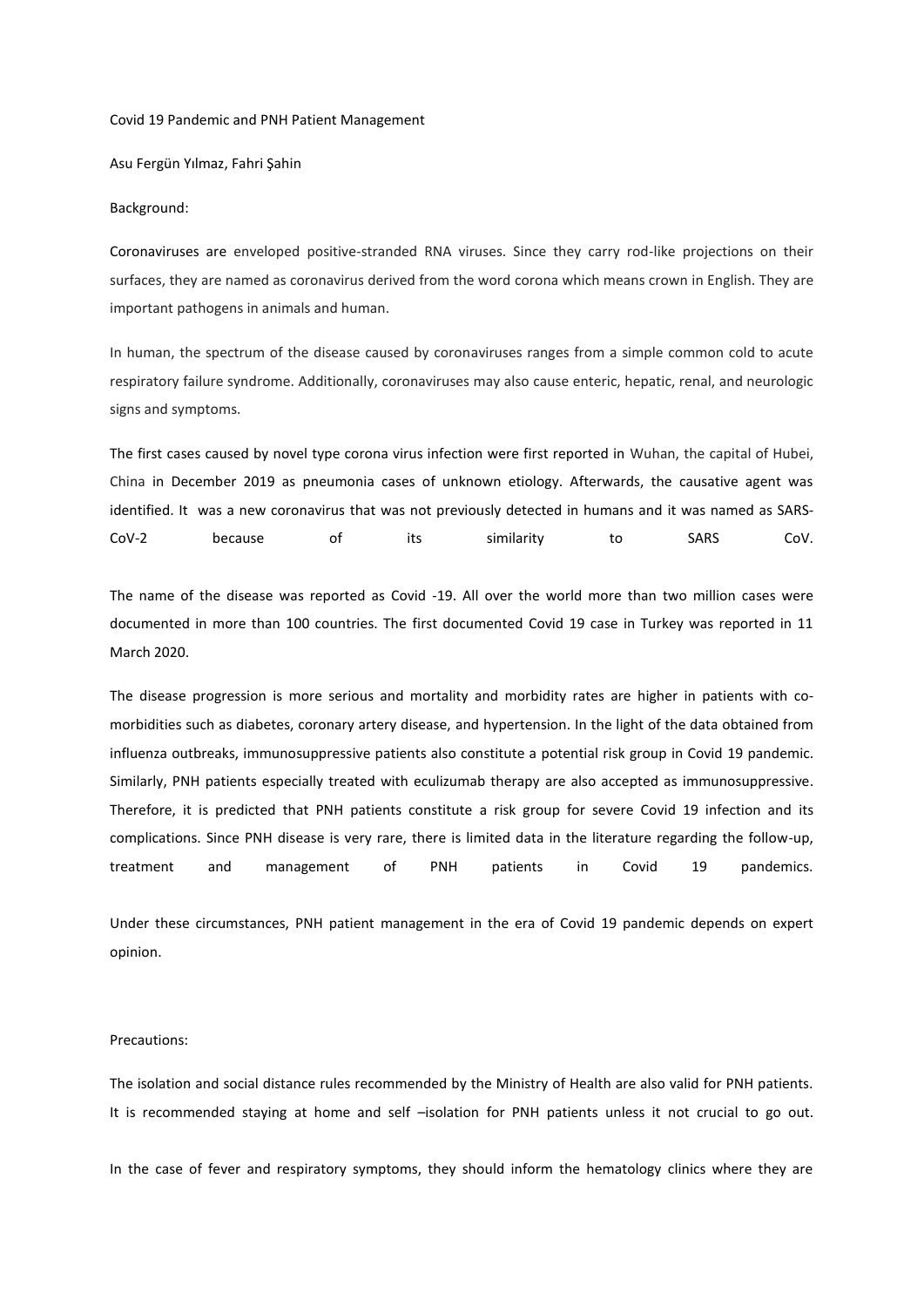followed up and come to the health institutions. The recommendations mentioned in the "Infectious Control Measures to Be Taken in Cancer Patient Diagnosis and Treatment Centers" published by the Ministry of Health should also be valid for PNH patients. In the accordance with these measures, when it is necessary, patients and their relatives should come to the health center by wearing a mask. All the patients and relatives should be questioned in terms of Covid 19 infection before entering outpatient chemotherapy units, and clinics. Health workers who are on duty in the follow-up and treatment of PNH patients should not be assigned to Covid services. Healthcare professionals should be questioned every day for COVID-19 symptoms and contact history. If the healthcare providers, who care for the immunosuppressive patients, have any sign or symptom of Covid 19 infection, all necessary precautions should be taken according to Guide of Ministry of Health. By this way, it is aimed to isolate PNH patients from Covid 19 infection as much as possible in health centers.

## Treatment of PNH patients:

There are no definitive data or recommendations for unjustifiable preventive withdrawal of chemotherapy, immunotherapy, radiotherapy or immunosuppressive therapies in patients with malignancy and rheumatologic diseases. Although there is very limited data in the literature regarding the follow-up and treatment of PNH patients during Covid 19 pandemic , data obtained from patients with malignancy and rheumatologic diseases can be used for the recommendations in PNH patients. As in all hematological patients, all laboratory tests, number of hospital admissions and duration of hospital stay should also be reduced in PNH patients. All the precautions should be taken to minimize the mobilization of patients in the hospital and their communication with healthcare the experiment of the beach of the beam of the personnel.

### Recommendations:

- 1. Eculizumab therapy:
	- a. Patients receiving Eculizumab:
		- There is no data in the literature that Eculizumab therapy, which causes inhibition of the complement system, increases the risk of covid 19 infection and / or increases the risk of complications so far.
		- Therefore, discontinuation of treatment is not recommended in patients receiving Eculizumab.
		- Covid 19 infection may cause pharmacodynamic breakthrough hemolysis. Although the treatment of breakthrough hemolysis is not well documented, modifications such as increase in dose or decrease in the interval between the doses may be considered in case by case basis.
	- b. Patients not on Eculizumab therapy: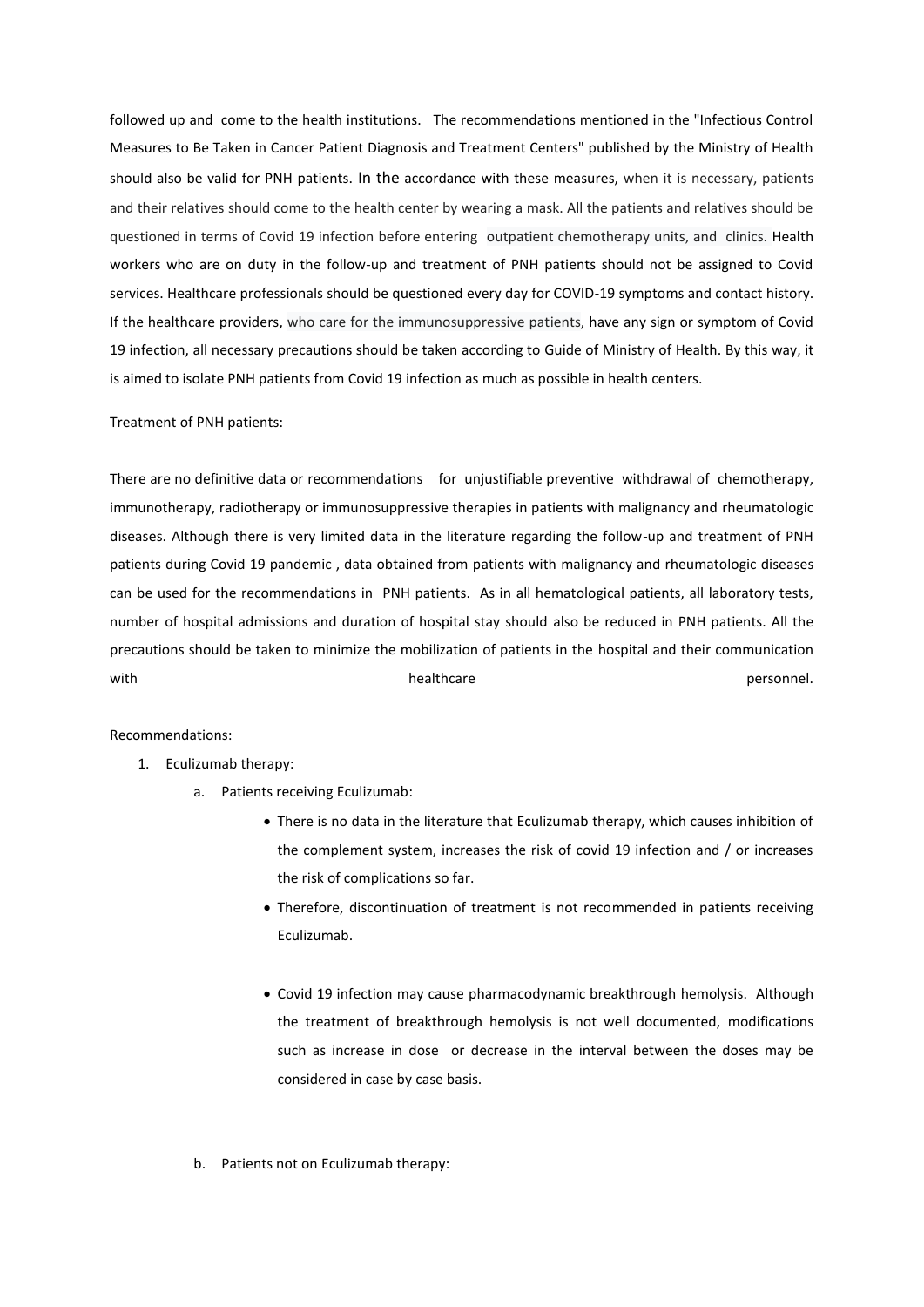- In patients without indications for treatment, there are no additional recommendations other than protective measures.
- There is no data in the literature regarding the Eculizumab treatment in SARS-CoV-2 infected PNH patients who are not on Eculizumab therapy.
- On the other hand, it is well documented that complement system is activated in infections which may also be seen in Covid 19 infection. Therefore, PNH patients with Covid 19 should followed up closely for hemolysis and thrombosis. In patients with uncontrolled hemolysis and thrombosis, initiation of Eculizumab should be considered.

# 2. Supportive care:

- a. To decrease the hospital admissions:
	- Transfusion thresholds for blood and blood components:
		- Hemoglobin < 7 gr/dl
		- Platelet : < 10.000-20.000 / µl
	- G-CSF should be considered in patients with absolute neutropenia ( neutrophil  $<$ 500/ $\mu$ l)
- b. SARS-CoV-2 infected PNH patients has a high risk of thrombosis due to both covid infection and PNH itself. These patients should be followed up closely for thrombosis. Low molecular weight heparin should be started in all patients unless there is no contraindications.
- 3. Allogeneic bone marrow transplantation:

In the era of eculizumab therapy, the role of allogeneic bone marrow transplantation is very limited. During the Covid 19 pandemic, allogeneic bone marrow transplantation should be postponed in all PNH patients except PNH with severe aplastic anemia and patients who need an urgent transplantation. Before transplantation, the donor and the patient should be questioned for the signs and symptoms of Covid 19 infection and procedures for transplantation should be started after documentation of negative results for all required test of infection.

References: